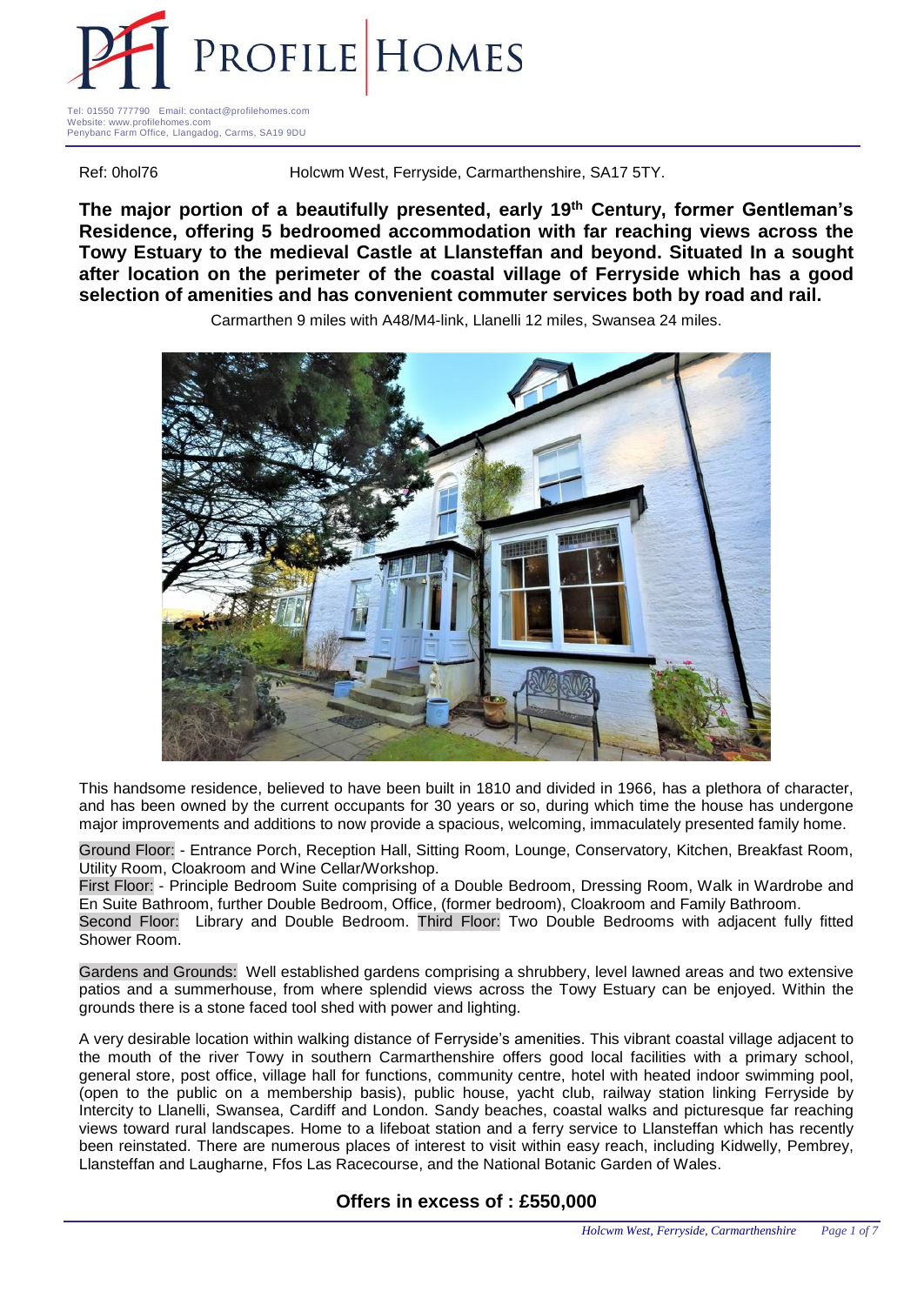# **THE RESIDENCE:**

**Ground Floor –**

- **GEORGIAN STYLE**  Half glazed front door, windows on three sides and door into the reception hall.
- **RECEPTION HALL:** 16'6" x 6'6". Oak wood flooring. Staircase to the first floor. Doors to:-
- **SITTING ROOM:** 14'3" x 11'3". Victorian style fireplace with a coal effect LPG gas fire on a slate hearth and mahogany mantle and surround, recess to one side with shelving and cupboard below. Deep bay window to the front aspect. Oak wood flooring.
- **LOUNGE:** 21'7" x 16' maximum. Reproduction cast iron fireplace housing an open fire with a marble hearth. Oak wood flooring. Sash window to the front aspect and further window looking into the conservatory. Double French doors to the conservatory.
- **CONSERVATORY:** 24' x 16' max. L Shaped room with a pitched polycarbonate roof with ceiling lights and fans. Tiled floor. Superb views of the Towy Estuary and Llansteffan Castle across Carmarthen Bay. Double doors to an extensive patio, further upper patio and gardens.
- **KITCHEN:** 13'5" x 10'. Bespoke wooden wall and base units with granite work surfaces over.  $1\frac{1}{2}$ bowl sink with mixer tap, integral dishwasher. Built in eye level oven, tiled splashbacks. Quarry tiled floor. Wide arched opening and step up into the breakfast room.
- **BREAKFAST ROOM:** 11'2" x 8'. Pitched polycarbonate roof. Window to the rear. Quarry tiled floor. Passageway to the utility room and cloakroom.
- **UTILITY ROOM:** 9'2" x 8'4". Plumbing and space for a washing machine and tumble dryer. Belfast sink. Quarry tiled floor. Cupboard housing the LPG gas boiler. Fully glazed external door leading to the patios and gardens. Door to a cloakroom.
- **CLOAKROOM:**  W.C. Quarry tiled floor.
- **CELLAR:** 13'10" x 12'. Accessed from the reception hall. Stone steps lead down to the tanked cellar which is kept at a constant temperature and currently provides space for a workshop, wine storage and storage for household supplies. The built in household vacuum cleaning system is installed here.

**First Floor** 

**HALF LANDING:** Large window to the rear and door to the cloakroom.

- **CLOAKROOM:** 5' x 4'. Wash hand basin and W.C. Window to the rear. Tiled floor.
- **MAIN LANDING:** A staircase continues to the second floor. Doors to:-

| <b>PRINCIPLE BEDROOM</b> |  |
|--------------------------|--|
| <b>SUITE:-</b>           |  |

**Double Bedroom:** 14'2" x 10'2. Window to the front.

**Dressing Room:** 11'8" x 8'. Oak wood flooring. Picture window with delightful views across the gardens and the Towy Estuary which flows into Carmarthen Bay. Door to a walk-in wardrobe.

**En Suite Bathroom:** 9'4" x 8'4". Cast iron roll top bath on claw feet with a hand shower attachment, fully tiled shower enclosure, pedestal wash hand basin, Bidet, W.C., towel rails, half tiled walls and tiled floor. 'Tilt and turn' fully glazed door which accesses the upper terrace.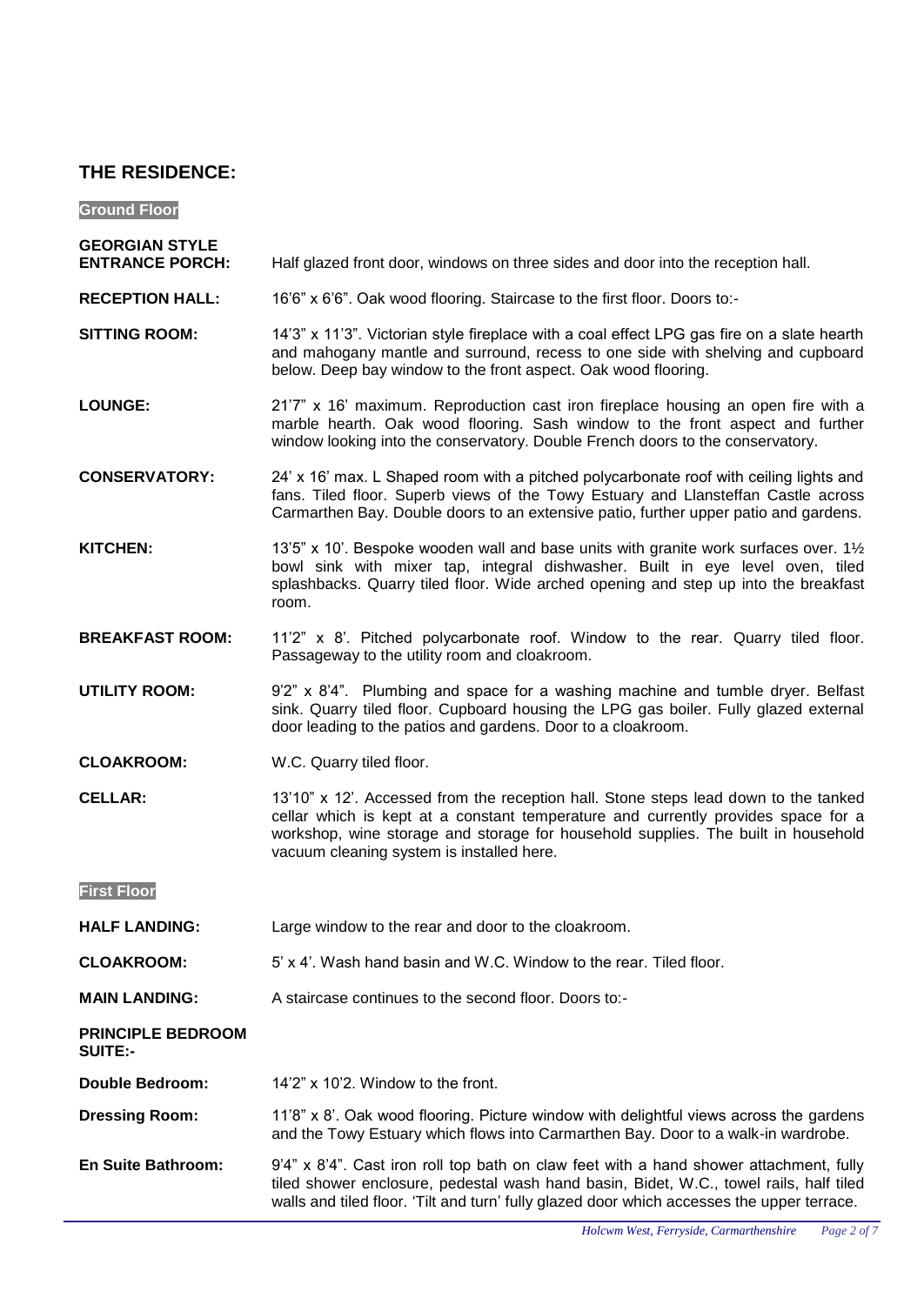### **BEDROOM 2:** 11'8" x 11'2". Sash window to the front aspect, oak wood flooring.

#### **OFFICE:** 8' x 7'1". Oak wood flooring, sash window to the front aspect.

**FAMILY BATHROOM:** 12' x 10'. Roll top bath on claw feet with hand shower attachment. Wash hand basin, W.C., Heated towel rail. Large fully tiled walk-in shower with fixed drencher head and hand shower attachment. Heated towel rail. Oak wood flooring, two windows to the rear. Wall to wall built in cupboards housing the hot water cylinder and fitted out with a range of shelving with store cupboards over.

**Second Floor**

LIBRARY: Large window to the rear, range of fitted bookshelves. Door to:-

**BEDROOM 3:** 13'7" x 12'2". Window to the side, overlooking the gardens and providing far reaching estuary/sea views. Further side window.

### **Third Floor Landing**

**BEDROOM 4:** 13'10" x 12'. Large dormer window to the front with views to the estuary/sea. Built in wardrobes and eaves storage cupboards. Oak wood flooring.

**BEDROOM 5:** 14' x 12'. Large dormer window to the front with views to the estuary/sea. Further side window with views of the castle at Llansteffan across the estuary. Built in wardrobes, shelving and eaves storage cupboards. Oak wood flooring.

**SHOWER ROOM:** 7' x 6'1". Shower enclosure, wash hand basin, W.C., fully tiled walls and tiled floor. Fitted mirror and shaver point.

## **FLOORPLANS PAGE 4**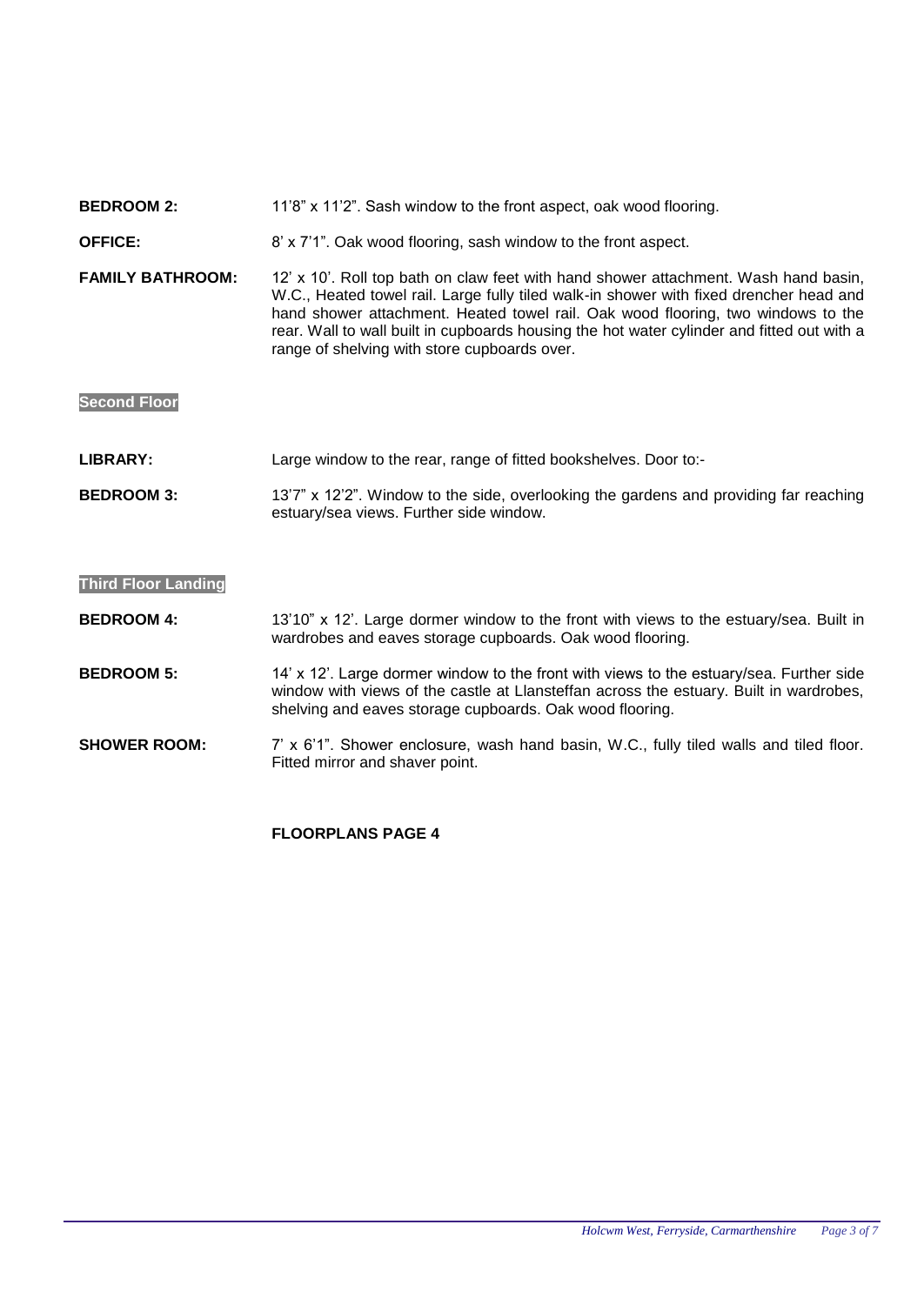

# **EXTERNALLY:**

- **THE APPROACH:** The residence is accessed off a council maintained road with a gated entrance on to a block paved courtyard with ample parking. This parking area is shared with the neighbour's property.
- **THE GARDENS:** From the parking area, there is an attractive stone wall which forms a large proportion of the garden boundary. A pathway leads to the front door flanked by specimen shrubs and a lawned area. There is a pedestrian access from the council maintained road via a gate and stone steps, which lead up to the front of the residence. Beyond the house, there is a long pathway to the side of the garden, leading to a seating area which is a wonderful vantage point from where you can enjoy estuary and sea views. To the left of this path is an extensive boundary stocked with many specimen shrubs. To the right of the path there is a lawned area and large patio which can also be accessed from the conservatory. From this lawn there is access to a further raised paved patio servicing the summerhouse which again enjoys superb views. Within the grounds there is a stone faced and slate roofed tool shed with power and lighting.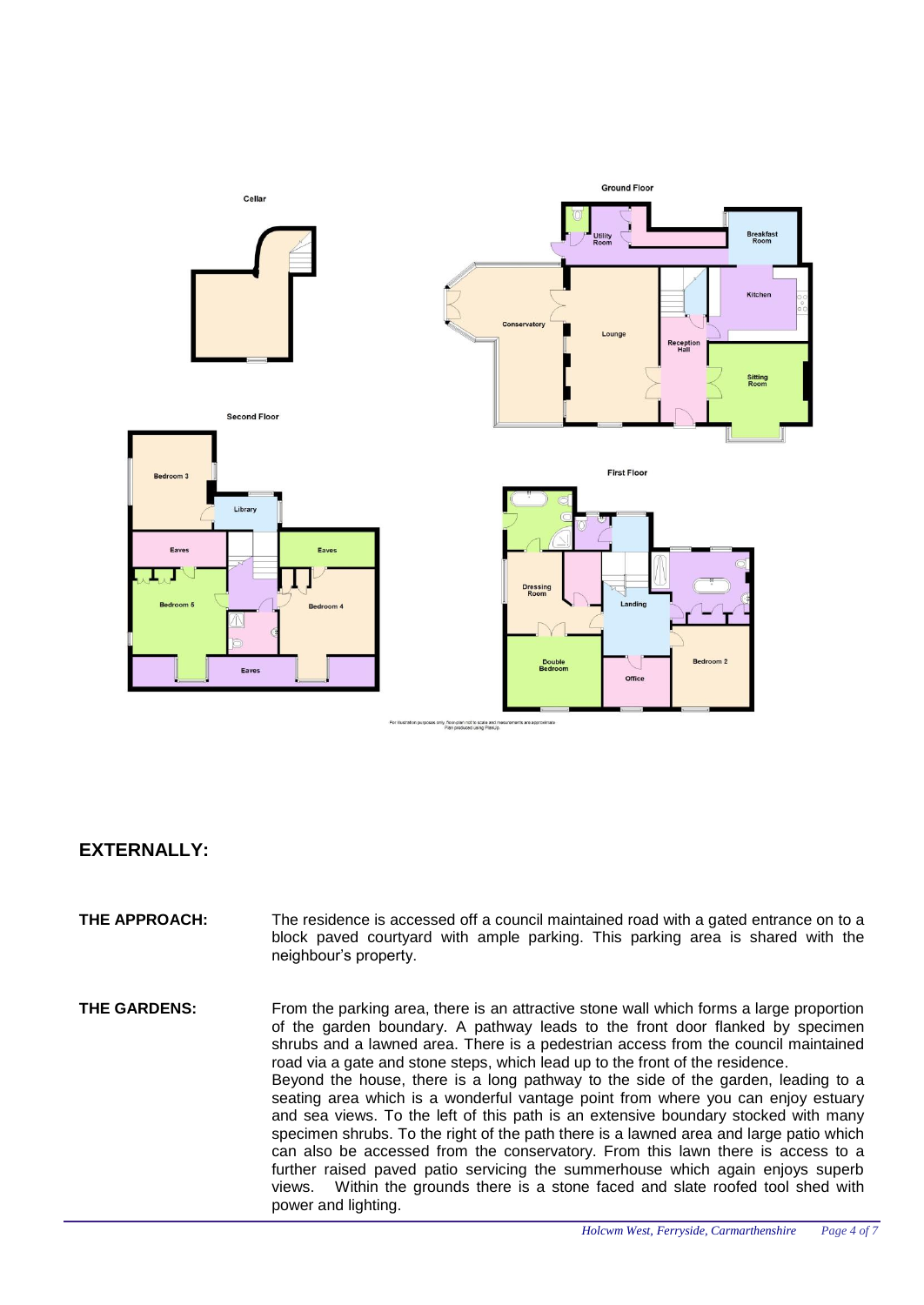

# **ENERGY PERFORMANCE FIGURES:**

| Environmental Impact (CO <sub>2</sub> ) Rating                                                                                                                                                                                                                                   |                            |           |
|----------------------------------------------------------------------------------------------------------------------------------------------------------------------------------------------------------------------------------------------------------------------------------|----------------------------|-----------|
|                                                                                                                                                                                                                                                                                  | Current                    | Potential |
| Very environmentally friendly - lower CO <sub>2</sub> emissions<br>$(92 - 100)$<br>A<br>$\mathbb{B}$<br>$(81 - 91)$<br>G<br>$(69 - 80)$<br>$(55 - 68)$<br>目<br>$(39-54)$<br>E<br>$(21 - 38)$<br>G<br>$(1-20)$<br>Not environmentally friendly - higher CO <sub>2</sub> emissions | 56                         | 69        |
| <b>England, Scotland &amp; Wales</b>                                                                                                                                                                                                                                             | EU Directive<br>2002/91/EC |           |

| <b>SERVICES:</b>                                                     | We understand that the property is connected to mains electricity, mains water and<br>mains drainage. There is LPG Gas central heating and a central vacuum system.<br>Telephone with Broadband is understood to be connected and should be available<br>to purchasers subject to the usual transfer arrangements. |
|----------------------------------------------------------------------|--------------------------------------------------------------------------------------------------------------------------------------------------------------------------------------------------------------------------------------------------------------------------------------------------------------------|
| <b>COUNCIL TAX:</b>                                                  | We are informed that the property is within Council Tax Band 'G'.<br>(Carmarthenshire County Council).                                                                                                                                                                                                             |
| <b>FIXTURES &amp;</b><br><b>FITTINGS:</b>                            | Fixtures and fittings that are referred to within these particulars will be included in<br>the sale unless otherwise stated.                                                                                                                                                                                       |
| <b>WAYLEAVES,</b><br><b>EASEMENTS &amp;</b><br><b>RIGHTS OF WAY:</b> | The property is sold subject to and with the benefit of all wayleaves, easements<br>and rights of way declared and undeclared.                                                                                                                                                                                     |
| <b>TENURE &amp;</b><br><b>POSSESSION:</b>                            | We are informed that the property is freehold with vacant possession on<br>completion, by arrangement.                                                                                                                                                                                                             |
| <b>VIEWING:</b><br>Profile Homes                                     | <b>Viewings by prior appointment only with PROFILE HOMES</b><br>Tel: 01550 777790<br>Email: contact@profilehomes.com<br>Website: www.profilehomes.com                                                                                                                                                              |
|                                                                      |                                                                                                                                                                                                                                                                                                                    |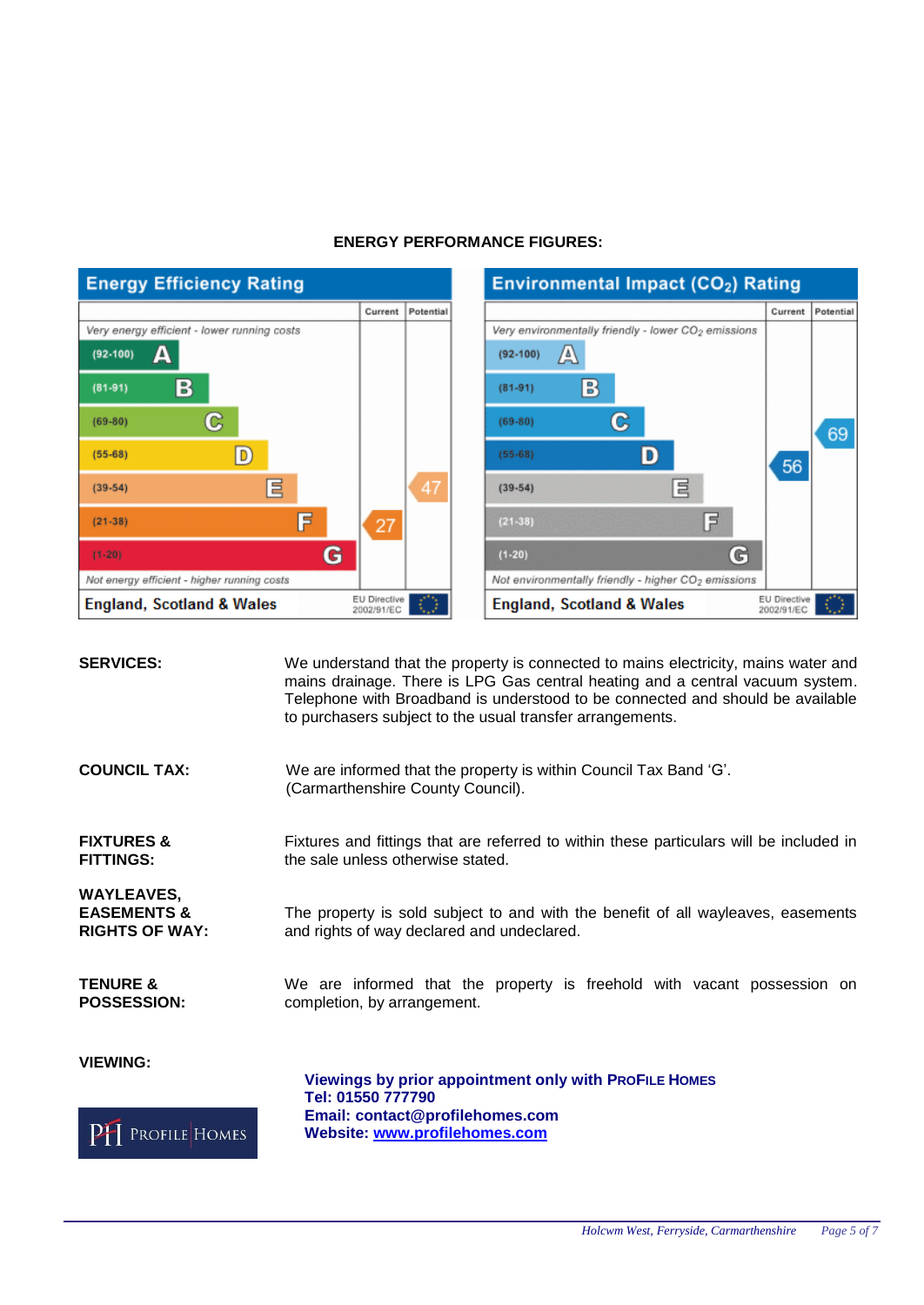## **THE LOCATION:**

**Ferryside** is a small seaside village situated near the mouth of the River Towy. This area is known as the Three Rivers Estuary of Carmarthen Bay as the rivers Taf, Towy, and Gwendraeth meet and enter the sea here. The village provides a primary school, general store, post office, newsagent, village hall for events and functions, church, pub, restaurant and cafe, bus services, and railway station linking Ferryside by Intercity to Llanelli, Swansea, Cardiff and London. New community centre. The Three Rivers Hotel offers a restaurant and bar and incorporates a gym/fitness centre, spa facilities, and a heated indoor swimming pool (open to the public on a membership basis), as well as a business conference room. There is a sailing club, delightful sandy beaches, and coastal walks with wonderful views, including Llansteffan castle across the bay. Ferryside was named after an ancient ferry route that once crossed the estuary from here to Llansteffan. It grew up as a fishing village, but really developed after the arrival of the railway in the mid-19<sup>th</sup> Century. This estuary area has always been well known for its cockle beds and Ferryside was at the centre of the cockling industry in past times. Nowadays commercial cockling is strictly governed. It is a lovely area for bird-watching both in the countryside and along the coast, especially in the winter months when numbers are boosted by arrivals from colder climates to feed in the rich mudflats and salt marshes. The village is connected to the National Cycle Network. This is a region rich in history and wildlife, with gently rolling countryside, golden beaches, romantic medieval castles, and opportunities for walking, riding, fishing, bird-watching, sailing, and golf, and there are numerous places of interest to visit. The ferry, (amphibious boat), has very recently been re-instated to take people across to Llansteffan. More information can be found on [www.carmarthenbayferries.com](http://www.carmarthenbayferries.com/) .

**Llansteffan** is directly across the Towy estuary from Ferryside, but is 16 miles away by car, with two pubs, a boat club, a beautiful sandy beach, and the impressive remains of a  $12<sup>th</sup>$  Century Norman castle on the headland overlooking the water and enjoying stunning views as far as the Gower Peninsula. This is also an ideal place to enjoy walking, birdwatching, fishing, and sailing. The lovely Scott's Bay is just around the headland and can be reached along a scenic cliff footpath. St. Anthony's well, which was said to have healing waters, is on the hilltop above the beach. **Laugharne** is also across the water westerly, situated on the Taf estuary, but 20½ miles distant by car. This distinctive town has its own beach and Norman castle ruins. Laugharne became renowned for being home to the poet Dylan Thomas, who penned "Under Milk Wood" at the Boat House. He is buried in the local churchyard with his wife Caitlin. The town offers a variety of good restaurants and hostelries – including Brown's Hotel where Dylan Thomas held court.

**Kidwelly** is 3 miles from the property south-easterly, with a primary school, doctor's surgery, post office, library, small supermarket, newsagent, cafes, pubs, and a railway halt on the West Wales line. This is a small, historic town, believed to date back to c.1115, and dominated by an imposing, well preserved early 12<sup>th</sup> Century Norman castle, built in the reign of King Henry I, and overlooks the tidal lower reaches of the Gwendraeth Fach river. (The castle was notably depicted in a watercolour painting by the great artist J.M.W. Turner.) The town also has a fine Norman church. On the northern outskirts of the town is Kidwelly Museum, displaying machinery and tools used in the former tinplate works (1737 to 1941) and former coal mining and brick manufacturing industries important to the region in bygone times.

**Carmarthen** is 9 miles north of the property, the ancient county town and administrative centre combining an old world charm of quaint narrow streets and traditional shops with bustling markets and modern shopping amenities including well known stores such as Debenhams, Next, Marks & Spencer, Monsoon, Curry's, Tesco, Argos, etc., and there is a Multi-screen Cinema, along with pubs, clubs, hotels, restaurants, theatre, art galleries, leisure centre, swimming pool, schools, University college, West Wales General Hospital, heritage centre, and county museum. The railway station is on the West Wales line (for Pembrokeshire and to Swansea-Cardiff-Bristol-London), and main roads radiate out to all regions, including the A40, A48/M4-link road, A484 and A485. Carmarthen stands on the meandering Towy river just before it begins its 12 mile estuary down to the bay – recognised as a fine strategic site by the Romans, who built a fort here around AD77 and founded the town of Moridunum (situated in the eastern part of Carmarthen).

**The National Botanic Garden of Wales** is near Carmarthen, and is set in the former 18th Century park of Middleton Hall, boasting the renowned Great Glass House designed by Norman Foster, boasting its own Mediterranean climate. This is a famous centre for botanic science, helping to conserve some of the world's rare plants, with a variety of gardens, nature attractions, and superb country views to enjoy.

**Burry Port** is 9 miles south-easterly, situated along the estuary of the river Loughor, (the Burry Inlet), on the sweeping coastline of Carmarthen Bay, with Pembrey Mountain gently rising behind the town. Burry Port boasts an attractive harbour and picturesque lighthouse, together with good local amenities including a selection of individual shops and businesses, banks, post office, convenience stores, schools, library, sports centre, police station, doctor's and dentist's practices, optician, chemist, pubs, restaurants and eateries, and a railway station. The large harbour was originally built to replace the old Pembrey harbor, (a short way down the coast), in times when coal from the Gwendraeth Valley was exported here. Nowadays the harbour offers an attractive leisure marina, ideal for sailing and fishing, and a lovely place to take the sea air.